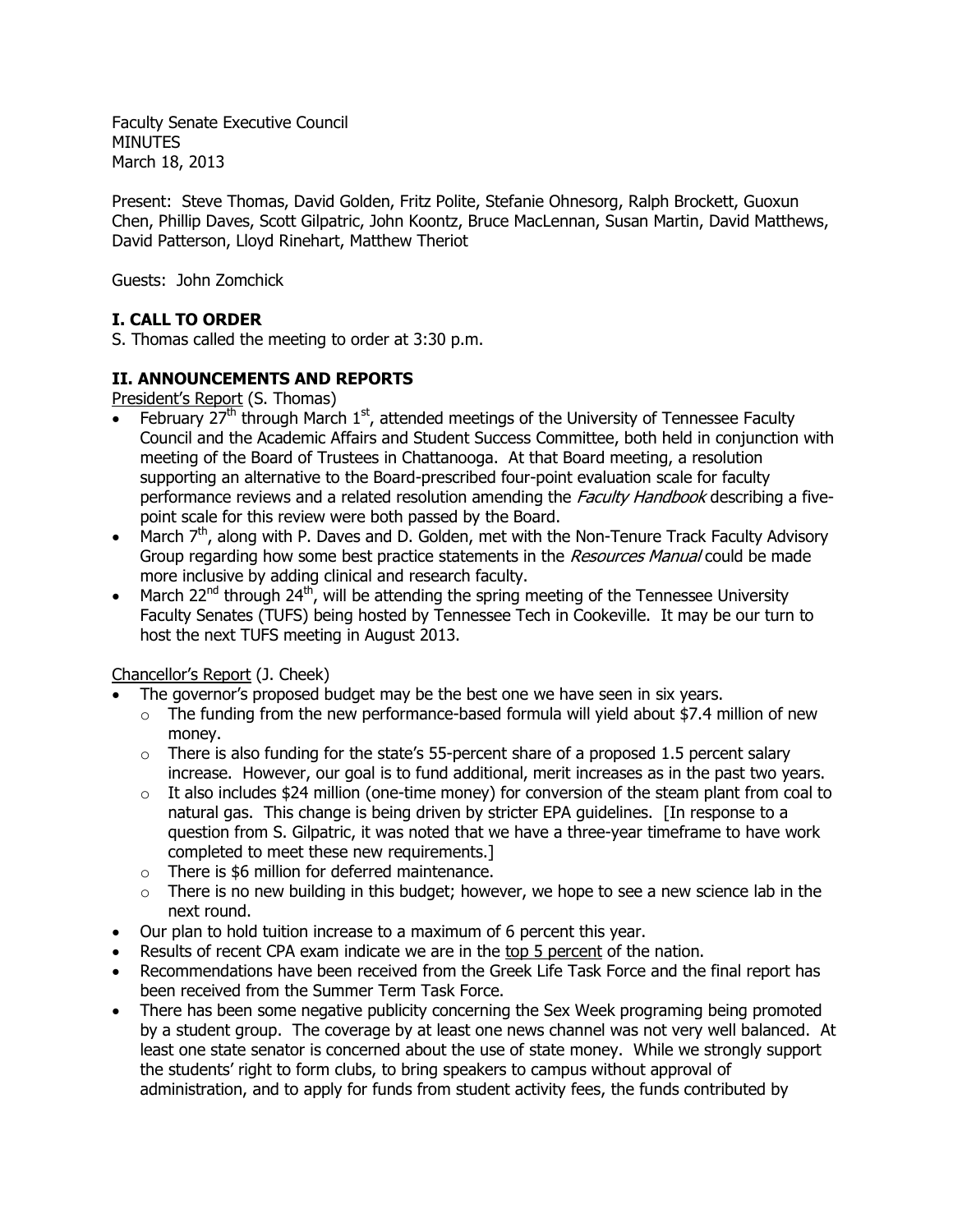academic units are considered state dollars. This is a difficult situation that we will have to work our way through. Any advice would be appreciated.

Provost's Report (S. Martin)

- The Student Evaluation of Teaching Task Force has submitted its report, which will be reviewed and discussed by staff within the Provost's Office this week. More information should be available at next meeting.
- Searches are underway for three director positions: the Chancellor's Honors Program; the Thornton Center; and Online Programs.
- Special thanks are due to R. Brockett and the members of the Honorary Degree Nominating Committee for excellent work this year.

# **III. APPROVAL OF MINUTES**

S. Thomas asked for corrections or additions to the minutes of the Executive Council meeting of February 18, 2013. As no changes were suggested, the minutes were approved as distributed by common consent.

# **IV. UNFINISHED BUSINESS**

Courses Not Taught in Four Years (S. Thomas)

S. Thomas noted that this issue has been pending since at least the February 20, 2012, Executive Council meeting, when it was mentioned in the President's Report by V. Anfara. The Graduate Council and Undergraduate Councils have each adopted new policy statements on this matter (see Graduate Council Minutes for April 12, 2012, page G1949 and Undergraduate Council Minutes for February 26, 2013, pages U2734-2735). By common consent, these statements were deemed to resolve the issue raised in February 2012.

## Policy for Programs for Minors (S. Thomas)

An earlier version of this proposal for a Board of Trustee's policy had been considered during the January meeting. The Chancellor's Office had provided a revised version for additional comments. During brief discussion, it was noted that both this "clean" version and an edit-tracked version were available. The latter will be distributed for review as well. Deadline for comments to the Chancellor's Office is April 1, 2013.

Benefits and Professional Development Committee: Response to Chancellors' Letter (S. Thomas) As requested by the Senate during the meeting on March 8, 2013, the committee has revised the draft response to the January 10, 2013, letter from Chancellors Cheek and Arrington concerning the Senate resolution in support of benefits equality. S. Milewski presented the revised version for comment. By common consent, it will be presented for review at the next Senate meeting.

## **V. NEW BUSINESS**

## Resolutions of Faculty Affairs Committee (P. Daves)

#### (a) Removing Appendices from Faculty Handbook

P. Daves noted that the current appendices of the Faculty Handbook are (as described in the introductory paragraph to that section) "administrative policies approved by the Chancellor of The University of Tennessee, Knoxville. They are not approved by the Board of Trustees, are not legally binding upon The University of Tennessee, and are superseded by any policies of the Board of Trustees with which they may conflict." It was noted that these policies date back to the 1986 edition of the Faculty Handbook. At that time, their presence in the handbook was an easy method to disseminate these policy statements; today, this function is more easily accomplished through the university's website. Since these policies are not approved by either the faculty or the Board of